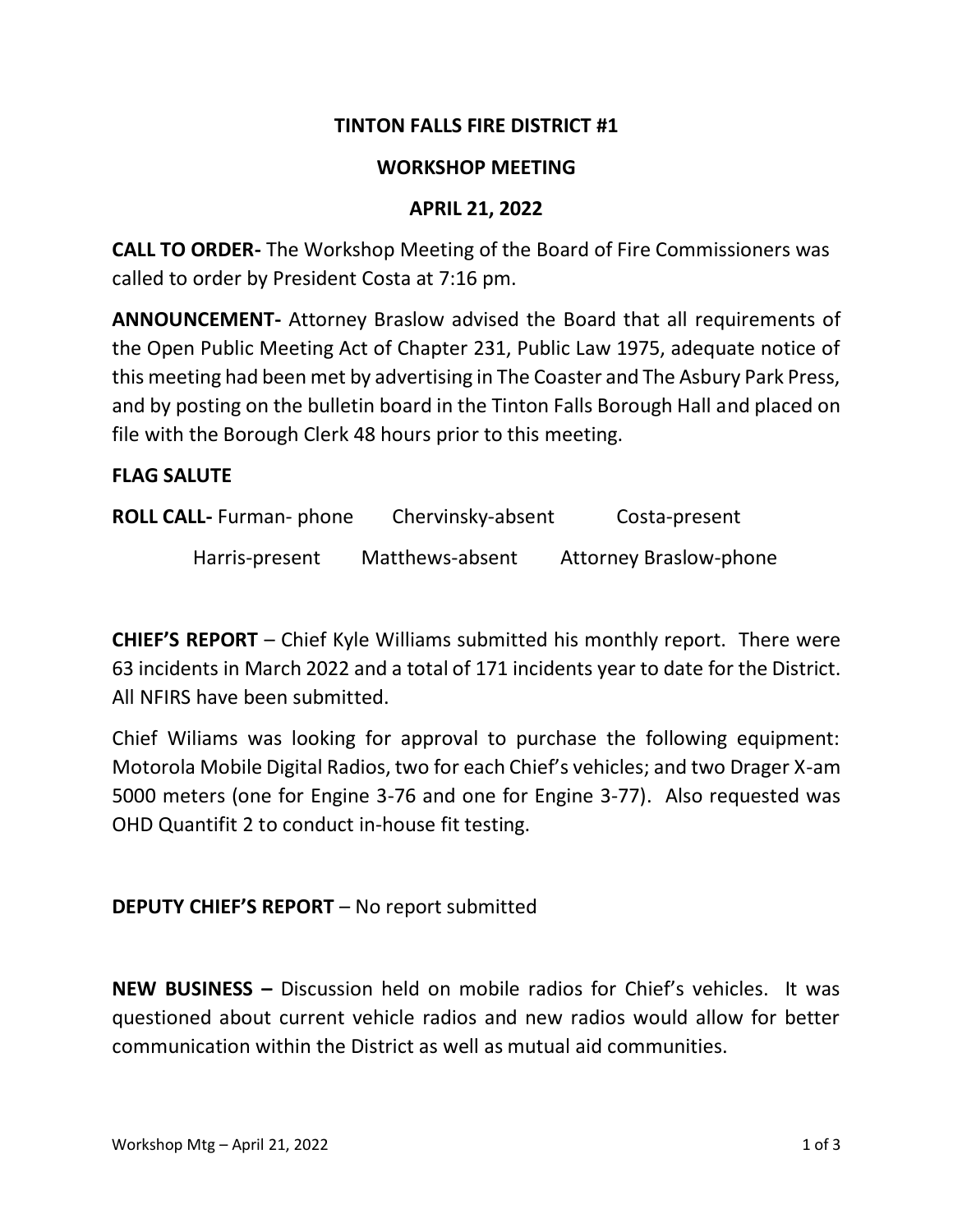Discussion held on Drager meter request. The Drager meter calibration unit needs to be sent for calibration. Discussion held on calibration of main unit and meters. The District has the calibration gas required for calibration of meters.

Discussion held on fit test machine. A new machine would cost approximately \$10,000. An official quote would need to be obtained. The Fire Company has used Monmouth Beach's machine in the past, but it has been sent out for calibration. President Costa asked about the machine used by Fire District #2. There seems to be an issue in getting access to the machine when needed for fit testing. President Costa will inquire further.

Chief William's report noted some members that have not met their annual compliance requirements. Discussion followed on same. Will be discussed at Regular Meeting.

# **OLD BUSINESS -**

**36-2-75 -** No bids and no inquiries were received for apparatus. Discussion was held on donating apparatus to Monmouth County Fire Marshal's Office for the fire academy. It was also discussed to use GovDeals to post apparatus for disposal. Attorney Braslow stated that the District has the right to reject any bid. GovDeals charges the buyer for all costs associated with the selling of apparatus.

Discussion followed on the apparatus as well as the surplus equipment on vehicle. The decision was made to donate the apparatus to the Monmouth County Fire Marshal's office after receiving proper hold harmless agreement and County resolution.

Motion made by Commissioner Harris for the disposal of personal property which is one 1999 Pierce Saber Fire Pumper. Motion seconded by Commissioner Furman, all in favor.

President Costa will reach out to the County Fire Marshal with the Commissioner's decision.

Motion made by Commissioner Harris for disposal of personal property which is listed on the equipment schedule provided by Wayside Fire Company. Motion seconded by Commissioner Furman, all in favor.